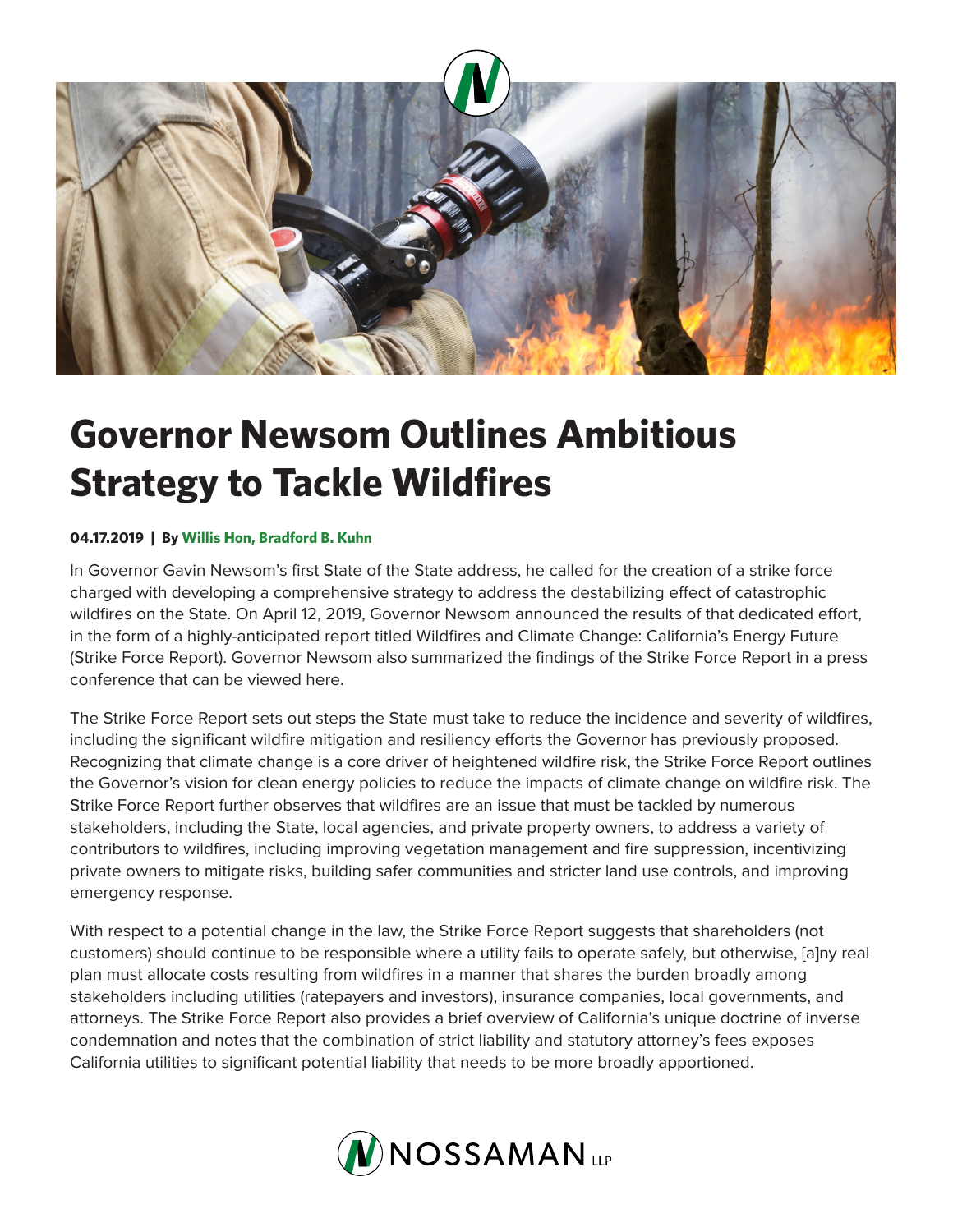The Strike Force Report identifies three concepts to address catastrophic wildfire risk, which are proposed for further consideration and development by policymakers and the public:

- 1. **Liquidity-Only Fund.** This concept would (i) create a fund to provide liquidity for utilities to pay wildfire damage claims pending a California Public Utilities Commission (CPUC) determination of whether or not those claims are appropriate for cost recovery, and (ii) potentially broaden utilities' ability to recover wildfire-related costs from ratepayers. The liquidity-only fund could be capitalized by utility investors and ratepayers and would then be available to provide funds for utilities to pay claims after a determination of cause and before a determination of cost recovery by the CPUC. The idea here is to provide financing to bridge the potentially lengthy gap between the time utilities must pay wildfire liability claims and when the CPUC makes a decision on cost recovery.
- 2. **Changing Strict Liability to a Fault-Based Standard.** This concept would involve modification of California's strict liability standard under inverse condemnation to one based on fault to balance the need for public improvements with private harm to individuals. The Strike Force Report argues that moving to a fault-based standard for inverse condemnation claims would shift the risk of property loss to insurance companies and uninsured or underinsured property owners in cases where the utility was not a bad actor. However, where the utility acted negligently, recklessly, or with intentional misconduct, it would still be responsible for paying damages, including possible punitive damages. Notably, the Strike Force Report does not outline what such a law would look like or how such a change would be accomplished, although Governor Newsom hinted at addressing wildfire liability under the common enemy doctrine, which has typically been limited to inverse condemnation flooding claims against flood control districts. Governor Brown's original proposed legislation last year, which ultimately became 2018's Senate Bill 901 (Dodd) (SB 901), had a somewhat similar idea to move away from the strict liability standard for wildfire-related inverse condemnation claims, but the concept was shelved due to constitutionality concerns, among others.
- 3. **Wildfire Fund.** This concept would create a wildfire fund coupled with a revised cost recovery standard to spread the cost of catastrophic wildfires more broadly among stakeholders. The wildfire fund would create a buffer to absorb a significant portion of the wildfire liability costs that might otherwise be passed on to ratepayers under existing law while providing time to advance mitigation efforts. The wildfire fund also would provide the utilities a source of immediate funding for the claims asserted against them for catastrophic wildfire damages, and would ensure prompt payment of those claims in exchange for a cap on recovery by impacted property owners or their insurers. The wildfire fund would pool capital from investor-owned electrical utilities, and municipally-owned utilities could participate at their option.

The Strike Force Report further argues that the current structure of the CPUC does not allow it to effectively address wildfire safety and be nimble in today's changing energy market. Therefore, the Strike Force Report proposes the following recommendations aimed at strengthening utility regulation at the CPUC:

- **Expand safety expertise** by improving the CPUC's ability to review wildfire mitigation plans, conduct inspections and audits, and enforce safety standards at investor-owned utilities.
- **Clarify cost recovery standards** by setting clear guidelines for when utilities can pass on the costs of claims from wildfire damage to ratepayers.
- **Improve decision-making** by overhauling procedures, delegating more decisions to technical staff so that judges and commissioners focus on core questions of rate-setting, and improving enforcement.
- **Review high-risk industry regulatory models** and explore options for incorporating the latest climate impact research, in concert with the Governor's Office of Planning & Research, as well as academic and industry experts in risk reduction.

In parallel with the Governor's strike force, the Commission on Catastrophic Wildfire Cost and Recovery, also has been analyzing issues relating to catastrophic wildfires. This commission is expected to build upon the Strike Force Report and issue its own set of recommendations to the Governor and the Legislature by July 1,